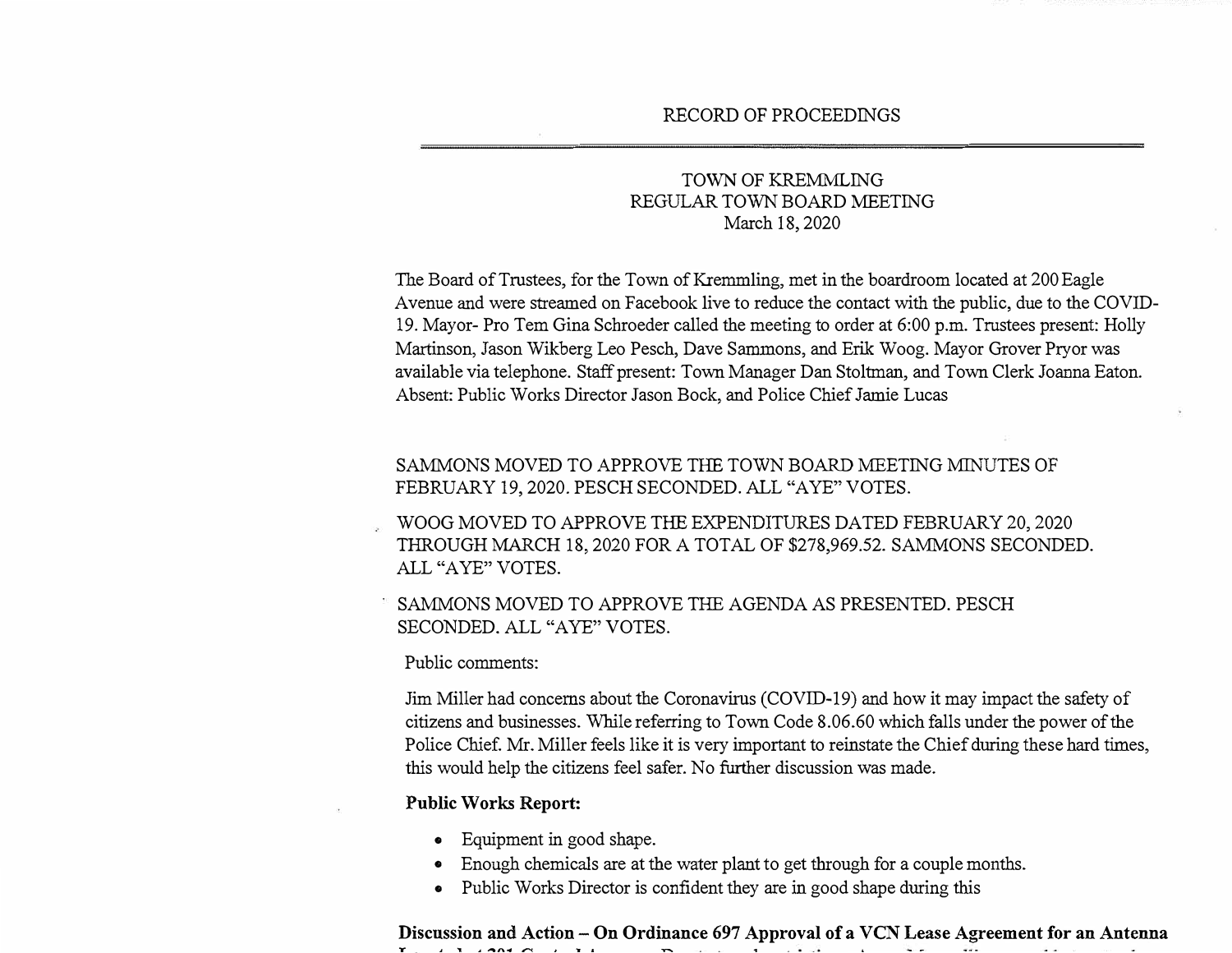expenditure budget of \$584,496 with an amended budget of \$752,164.

There were no public comments on the budget amendment.

SAMMONS MOVED TO CLOSE THE PUBLIC HEARING ON ORDINANCE 698. WIKBERG SECONDED. ALL "AYE VOTES"

WOOG MOTIONED TO APPROVE ORDINANCE 698, AN ORDINANCE OF THE BOARD OF TRUSTEES OF THE TOWN OF KREMMLING, COLORADO, FOR THE PURPOSE OF APPROPRIATING ADDITIONAL SUMS OF MONEY TO DEFRAY EXPENSES IN EXCESS OF AMOUNTS BUDGETED FOR WITHIN VARIOUS FUNDS FOR THE TOWN OF KREMMLING, COLORADO- THE WATER ENTERPRISE FUND ADDING THE ORIGINAL BUDGET OF \$584,406 AN ADDITIONAL \$167,758 OF EXPENDITURES. MARTINSON SECONDED. ALL "AYE" VOTES.

**Discussion and Action on Pursuing a Multi-Model Operations Fund Grant for a Pedestrian and**  Bicycle Safety Planning Project – Manager Stoltman has been looking into projects that will enhance our downtown look, as well provide more safety for pedestrians and bicyclists. This grant was then brought to his attention through CDOT called the Multi-Model Operations Fund Grant, there is still \$661,459 remaining for grant funding. He believes this grant would be great to apply for. This planning would include bump outs between  $2<sup>nd</sup>$  and  $3<sup>rd</sup>$  street, painted cross walks, push buttons with LED flashing signs and speed radars on t ends of town. The town does qualify for a match reduction which could be as low as 17%. The Board decided to proceed with applying for this grant.

MARTINSON APPROVED TOWN STAFF TO SUBMIT A PROPOSAL FOR THE MULTI-MODEL OPTIONS FUND GRANT FOR THE PURPOSE OF A PEDESTRIAN SAFETY PLANNING PROJECT. PESCH SECONDED ALL "A YE" VOTES.

### **Discussion and Action on Coronavirus (Covid-19) Response Plan and PTO Flexibility-**

The plan that Manager Stoltman brought to the Board is the plan most frequently used in surrounding areas. All the towns within the county are all following the guidance and lead from the County. This plan discusses which are the most essential and non-essential operations. Town operations should be continued as they have been, however public exposure may be limited and reduced to help limit the exposure threat. The Board agreed to re-visit the COVID-19 plan at the next meeting. Manager Stoltman brought up town staff PTO time and flexibility. His thoughts were if a staff member gets rick or is around one who has symptoms, he would like that particular employee to self quaranting for